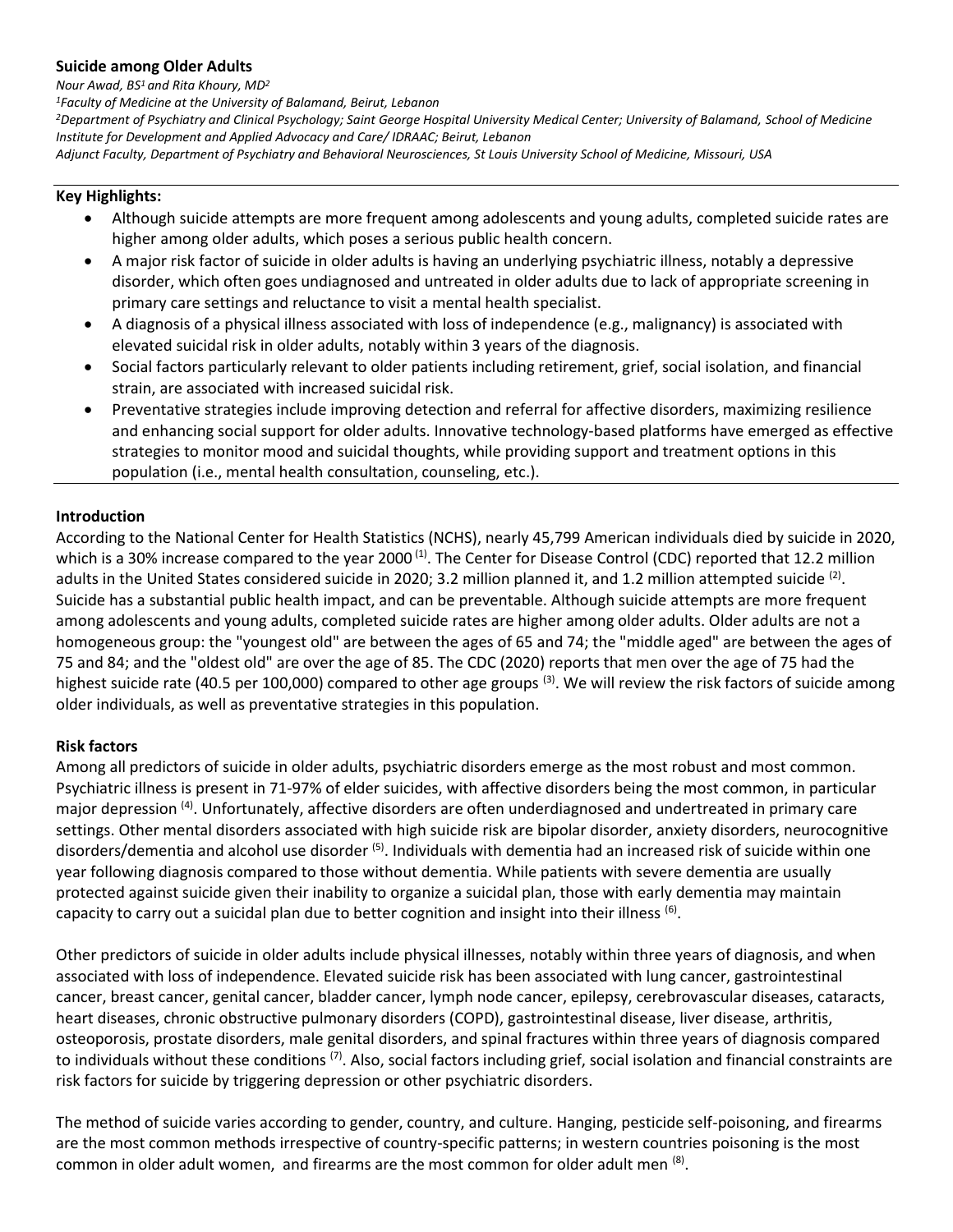A previous suicidal attempt was associated with an almost 20-fold increase in the odds of another suicidal attempt  $^{(9)}$ . Male gender, greatest severity of lifetime suicidal ideation, and deficits in cognitive control independently predicted fatal/near-fatal suicidal behavior in older adults, while introversion, history of suicide attempt, and earlier age of onset of depression predicted less lethal suicidal behavior <sup>(10)</sup>. In comparison to suicide attempts in younger persons, attempts in older adults are more deliberate and more likely to succeed. Although females are shown to have a greater number of suicidal attempts, males have higher rates of completed suicide. Older adults often have underlying health conditions which reduce odds of survival in comparison to suicidal attempts in younger persons <sup>(8)</sup>.

#### **Preventative strategies**

The first approach involves the diagnosis and treatment of psychiatric disorders to prevent suicidal behavior. Research indicates older adults typically communicate to their general practitioner their suicidal thoughts within one month prior to the attempt, and only 20% of older adults would have consulted a psychiatrist<sup>(11)</sup>. Hence, there is a need to train primary care physicians about diagnostic criteria and management of affective disorders in older adults, in addition to implementing a systematic screening system for suicidal thoughts and behaviors with an appropriate referral. The Saint Louis University (SLU) AMSAD depression scale is a short (5-item) screening and diagnosis tool for older adults with or

| <b>AM SAD</b>                    | <b>Question</b>                                                                                                                                   | <b>Frequency (Points)</b> |                |                             | <b>Points</b><br>scored |
|----------------------------------|---------------------------------------------------------------------------------------------------------------------------------------------------|---------------------------|----------------|-----------------------------|-------------------------|
| A<br>(Appetite)                  | Within the past 2 weeks, how many times have you<br>experienced unexplained change in appetite?                                                   | <b>Never</b><br>(0)       | One day<br>(1) | More than<br>one day<br>(2) |                         |
| М<br>(Mood)                      | Within the past 2 weeks, how many times have you<br>experienced unexplained lowered mood on a day to<br>day basis?                                | <b>Never</b><br>(0)       | One day<br>(1) | More than<br>one day<br>(2) |                         |
| s<br>(Sleep)                     | Within the past 2 weeks, how many times have you<br>experienced unexplained disturbed sleep?                                                      | <b>Never</b><br>(0)       | One day<br>(1) | More than<br>one day<br>(2) |                         |
| A<br>(Activity &<br>Energy)      | Within the past 2 weeks, how many times have you<br>experienced less energy or not being interested in<br>performing your usual daily activities? | <b>Never</b><br>(0)       | One day<br>(1) | More than<br>one day<br>(2) |                         |
| D<br>(Death or<br>worthlessness) | Within the past 2 weeks, how many times have you<br>experienced feelings of worthlessness or guilt or that<br>your life is not worth living?      | <b>Never</b><br>(0)       | One day<br>(1) | More than<br>one day<br>(2) |                         |

without dementia  $(12, 13)$ , which is recommended to general practitioners for use in busy clinical settings (*Figure 1*). Other preventive strategies include phone hotlines, risk assessment tools, and preventing access to common methods of self-injury (e.g., loaded firearms, illegal drugs, bridges, high places, etc.). Increasing accessibility to counseling services is also key. Among psychotherapy techniques, cognitive behavioral therapy (CBT) has been found to be the most effective in older adults, either by targeting the suicidal thoughts directly or the symptoms of anxiety and depression <sup>(14)</sup>.

Fig. 1 The Saint Louis University AMSAD assessment tool for depression in older adults with or without dementia <sup>(12, 13)</sup>.

Another essential pillar of suicide prevention in older adults is providing social support and companionship. The CDC identified promoting connectedness at personal, family, and community levels as a key strategy to prevent suicidal behavior at all ages, and in particularly older adults who more commonly suffer from social isolation <sup>(4)</sup>. Remote interventions have been frequently used during the COVID-19 pandemic. Through online support groups, web chatting, and increased virtual awareness campaigns, communities have rallied volunteers to assist older individuals in strengthening social networks, and providing psychoeducation and referral information. Telecommunication studies have shown that face-to-face contact may not be required for successful mental health care interventions. In vulnerable, older adults who may be struggling with transportation and/or mobility issues, telephone outreach programs are promising strategies for providing social support, improving resilience, managing mental health problems, and preventing suicidality. Tailored web-based, interactive programs focusing on positive aging, quality of life, social skills, sense of belonging, reasons for living, hope, meaning in life, religiosity/spirituality, and even humor are innovative and promising ways to prevent suicide in older adults <sup>(15)</sup>.

In a qualitative pilot study, older adults reported being motivated to use digital technology to support their mental health, promote self-reliance, avert loneliness, and improve their mood. Applications and websites must however